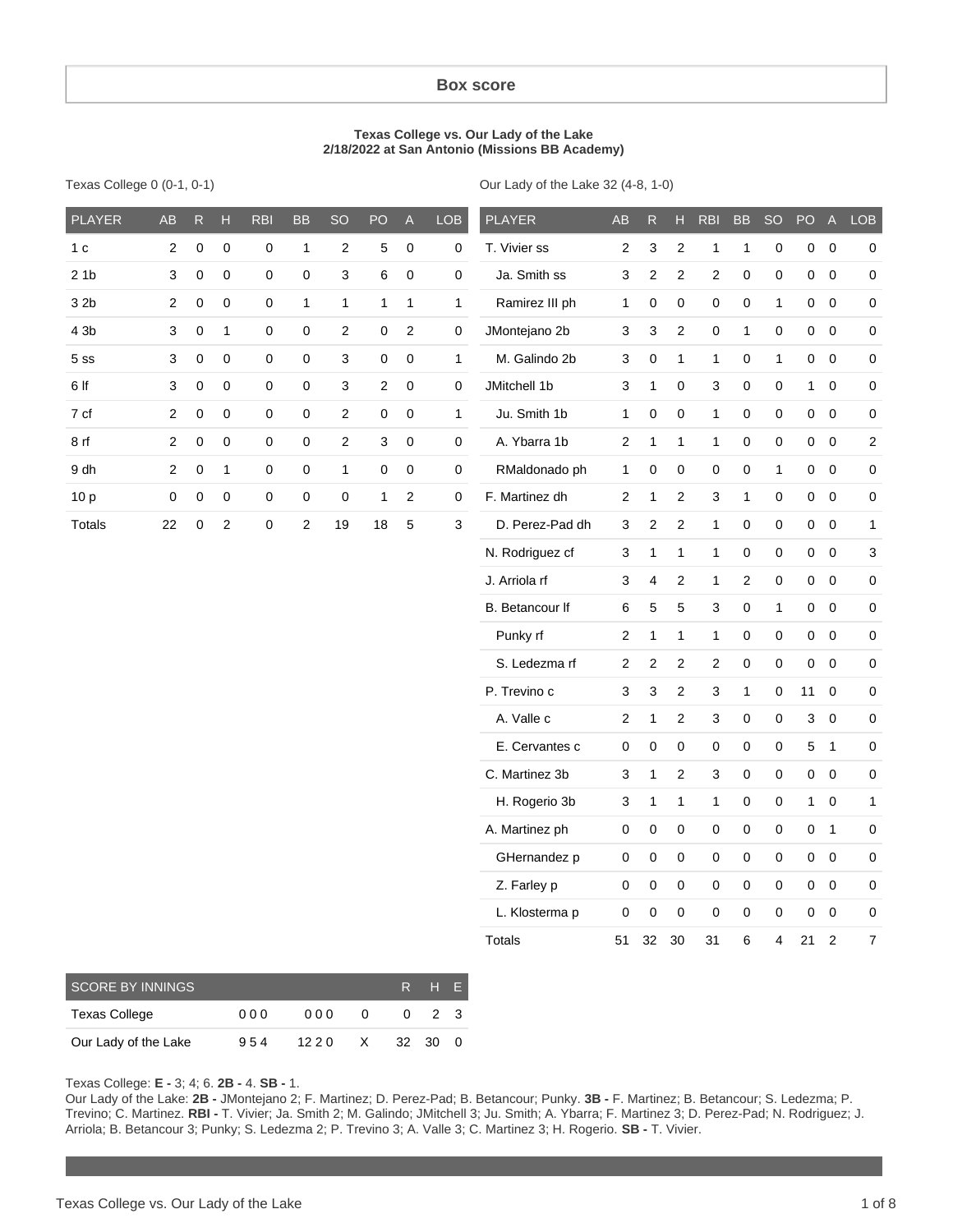| <b>TEXAS COLLEGE</b> | IP  | H   | R             | <b>ER</b>      | <b>BB</b>   | <b>SO</b>   | <b>HR</b>      |             | <b>WP</b>   | <b>BK</b>   | HP          | <b>IBB</b>  | AB | <b>BF</b> | <b>FO</b>   | GO          | <b>NP</b> |
|----------------------|-----|-----|---------------|----------------|-------------|-------------|----------------|-------------|-------------|-------------|-------------|-------------|----|-----------|-------------|-------------|-----------|
| 10 $(L, 0-0)$        | 6.0 | 30  | 32            | 32             | 6           | 4           | 0              |             | 1           | $\mathbf 0$ | 0           | 0           | 51 | 57        | 9           | 5           | 169       |
| Totals               | 6.0 | 30  | 32            | 32             | 6           | 4           | $\mathbf 0$    |             | 1           | $\mathbf 0$ | $\mathbf 0$ | $\mathbf 0$ | 51 | 57        | 9           | 5           | 169       |
| OUR LADY OF THE LAKE |     | P   | н             | R              | ER          | <b>BB</b>   | <b>SO</b>      | <b>HR</b>   | <b>WP</b>   | <b>BK</b>   | HP          | <b>IBB</b>  | AB | <b>BF</b> | <b>FO</b>   | GO          | <b>NP</b> |
| A. Martinez (W, 2-1) |     | 4.0 |               | $\Omega$       | $\mathbf 0$ | 1           | 11             | 0           | 0           | $\mathbf 0$ | $\mathbf 0$ | $\mathbf 0$ | 13 | 14        | $\mathbf 0$ | -1          | 49        |
| GHernandez           |     | 1.0 | $\mathbf 0$   | $\overline{0}$ | $\mathbf 0$ | $\mathbf 0$ | 3              | $\mathbf 0$ | $\mathbf 0$ | $\mathbf 0$ | $\mathbf 0$ | $\mathbf 0$ | 3  | 3         | $\mathbf 0$ | $\mathbf 0$ | 16        |
| Z. Farley            |     | 1.0 |               | $\Omega$       | $\mathbf 0$ | $\mathbf 1$ | $\overline{2}$ | 0           | $\mathbf 0$ | $\Omega$    | $\mathbf 0$ | $\mathbf 0$ | 3  | 4         | $\mathbf 0$ | $\mathbf 0$ | 20        |
| L. Klosterma         |     | 1.0 | $\Omega$      | $\mathbf 0$    | $\mathbf 0$ | $\mathbf 0$ | 3              | $\mathbf 0$ | $\mathbf 0$ | $\mathbf 0$ | $\mathbf 0$ | $\mathbf 0$ | 3  | 3         | $\mathbf 0$ | $\mathbf 0$ | 13        |
| Totals               |     | 7.0 | $\mathcal{P}$ | $\Omega$       | $\mathbf 0$ | 2           | 19             | 0           | $\mathbf 0$ | $\mathbf 0$ | $\mathbf 0$ | $\mathbf 0$ | 22 | 24        | 0           | -1          | 98        |

Texas College: **Batters Faced -** 10 57.

Our Lady of the Lake: **Batters Faced -** A. Martinez 14; GHernandez 3; Z. Farley 4; L. Klosterma 3.

**Start:** 6:00 PM **Duration:** 3:00 **Attendance:** 250

Weather: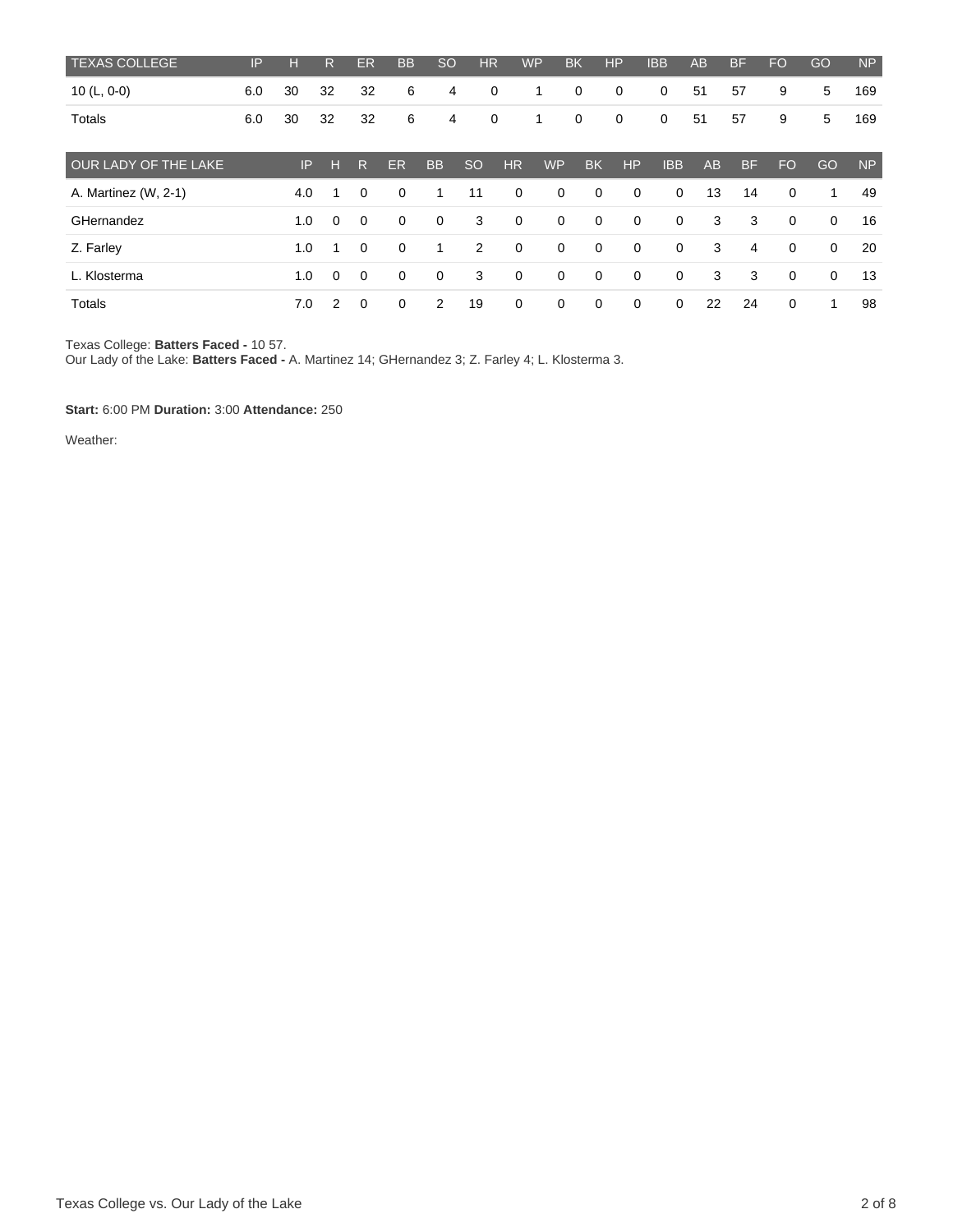# **Scoring Summary**

| <b>INNINGS</b>                          | <b>PLAY</b>                                                                                                                             | $V - H$  |
|-----------------------------------------|-----------------------------------------------------------------------------------------------------------------------------------------|----------|
| Our Lady Of The Lake<br>1st             | JMitchell flied out to If, RBI; JMontejano advanced to third; T. Vivier scored.                                                         | 0 - 1    |
| Our Lady Of The Lake<br>1st             | N. Rodriguez singled to center field, RBI; F. Martinez advanced to second; JMontejano scored.                                           | $0 - 2$  |
| Our Lady Of The Lake<br>1st             | B. Betancour advanced to second on a wild pitch; N. Rodriguez advanced to third on a wild pitch; F. Martinez scored on a<br>wild pitch. | $0 - 3$  |
| Our Lady Of The Lake<br>1st             | P. Trevino walked, RBI; J. Arriola advanced to second; B. Betancour advanced to third; N. Rodriguez scored.                             | $0 - 4$  |
| Our Lady Of The Lake<br>1st             | C. Martinez singled to left field, 2 RBI; P. Trevino advanced to second; J. Arriola scored; B. Betancour scored.                        | 0 - 6    |
| Our Lady Of The Lake<br>1st             | T. Vivier singled to center field, RBI; C. Martinez advanced to third; P. Trevino scored.                                               | $0 - 7$  |
| Our Lady Of The Lake<br>1st             | F. Martinez doubled to left field, 2 RBI; JMitchell advanced to third; JMontejano scored; T. Vivier scored.                             | $0 - 9$  |
| Our Lady Of The Lake<br>2nd             | J. Arriola singled, RBI; B. Betancour scored.                                                                                           | $0 - 10$ |
| Our Lady Of The Lake<br>2nd             | P. Trevino grounded out to 3b, RBI; J. Arriola scored.                                                                                  | $0 - 11$ |
| Our Lady Of The Lake<br>2 <sub>nd</sub> | JMitchell reached first on an error by 2b, 2 RBI; JMontejano scored; T. Vivier scored.                                                  | $0 - 13$ |
| Our Lady Of The Lake<br>2 <sub>nd</sub> | F. Martinez tripled to left field, RBI; JMitchell scored.                                                                               | $0 - 14$ |
| Our Lady Of The Lake<br>3rd             | P. Trevino tripled to center field, RBI; B. Betancour scored.                                                                           | $0 - 15$ |
| Our Lady Of The Lake<br>3rd             | C. Martinez tripled to center field, RBI; P. Trevino scored.                                                                            | $0 - 16$ |
| Our Lady Of The Lake<br>3rd             | Ja. Smith singled to right field, RBI; C. Martinez scored.                                                                              | $0 - 17$ |
| Our Lady Of The Lake<br>3rd             | Ju. Smith grounded out to 2b, RBI; Ja. Smith scored.                                                                                    | $0 - 18$ |
| Our Lady Of The Lake<br>4th             | B. Betancour doubled to right field, RBI; J. Arriola scored.                                                                            | $0 - 19$ |
| Our Lady Of The Lake<br>4th             | Punky doubled to left field, RBI; B. Betancour scored.                                                                                  | 0 - 20   |
| Our Lady Of The Lake<br>4th             | H. Rogerio grounded out to 3b, RBI; Punky scored.                                                                                       | $0 - 21$ |
| Our Lady Of The Lake<br>4th             | A. Ybarra singled to right field, RBI; Ja. Smith advanced to third; P. Trevino scored.                                                  | $0 - 22$ |
| Our Lady Of The Lake<br>4th             | D. Perez-Pad singled, RBI; A. Ybarra advanced to second; Ja. Smith scored.                                                              | $0 - 23$ |
| Our Lady Of The Lake<br>4th             | B. Betancour singled to center field, 2 RBI; J. Arriola advanced to third; D. Perez-Pad scored; A. Ybarra scored.                       | $0 - 25$ |
| Our Lady Of The Lake<br>4th             | S. Ledezma singled, RBI; B. Betancour advanced to third; J. Arriola scored.                                                             | $0 - 26$ |
|                                         |                                                                                                                                         |          |

Our Lady Of The Lake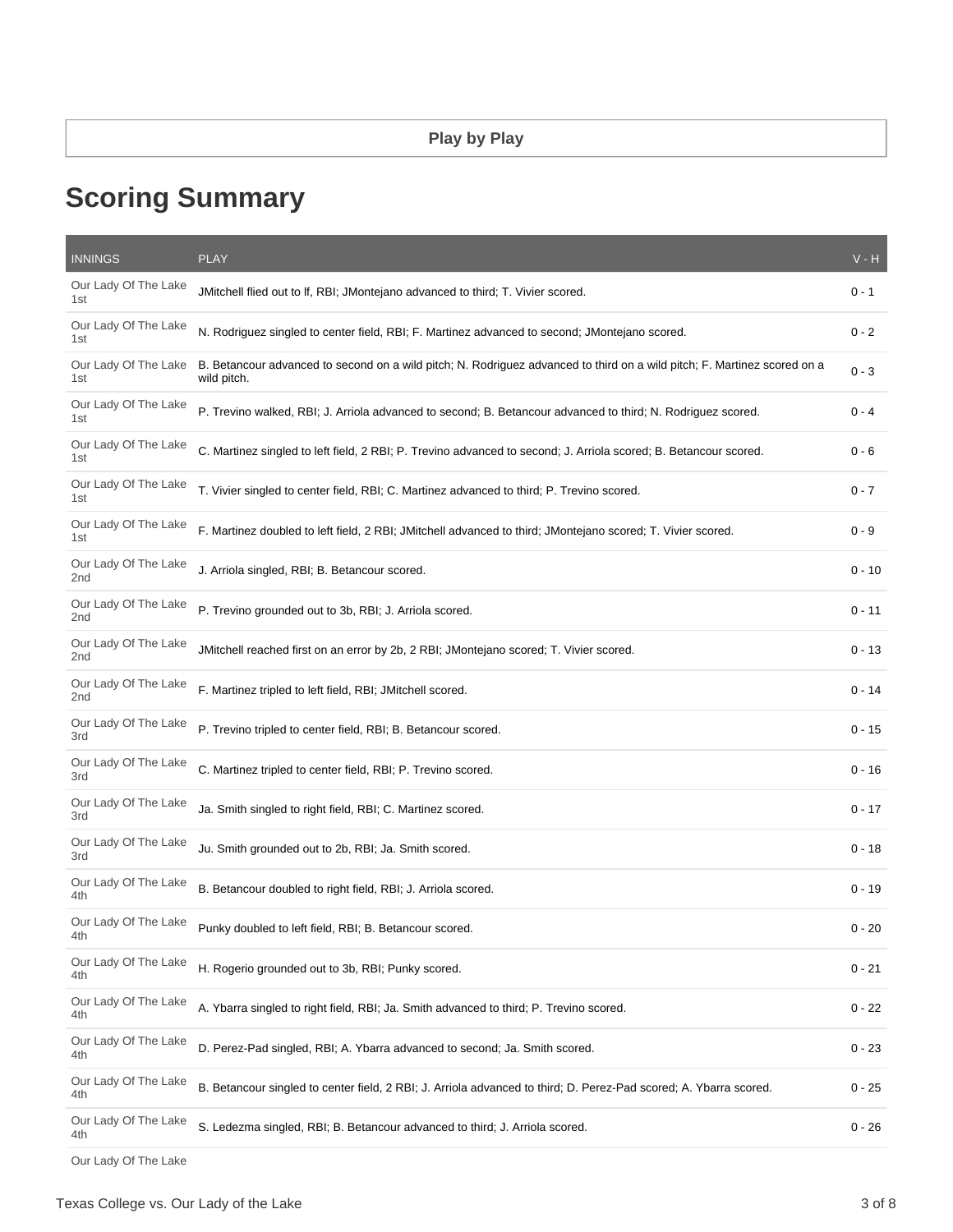| 4th                         | A. Valle singled, 2 RBI; S. Ledezma scored; B. Betancour scored.                       | $0 - 28$ |
|-----------------------------|----------------------------------------------------------------------------------------|----------|
| Our Lady Of The Lake<br>4th | Ja. Smith singled to left field, RBI; H. Rogerio advanced to second; A. Valle scored.  | $0 - 29$ |
| Our Lady Of The Lake<br>4th | M. Galindo singled to left field, RBI; Ja. Smith advanced to third; H. Rogerio scored. | $0 - 30$ |
| Our Lady Of The Lake<br>5th | S. Ledezma tripled to center field, RBI; D. Perez-Pad scored.                          | $0 - 31$ |
| Our Lady Of The Lake<br>5th | A. Valle singled to third base, RBI; S. Ledezma scored.                                | $0 - 32$ |

# **All Plays**

## **Texas College Top of 1st Inning**

A. Martinez to p.

1 struck out swinging. (1 out)

2 struck out swinging. (2 out)

3 grounded out to p. (3 out)

**Inning Summary: 0 Runs , 0 Hits , 0 Errors , 0 LOB**

# **Our Lady of the Lake Bottom of 1st Inning**

T. Vivier walked.

JMontejano doubled to center field; T. Vivier advanced to third.

**JMitchell flied out to lf, RBI; JMontejano advanced to third; T. Vivier scored.**

F. Martinez walked.

**N. Rodriguez singled to center field, RBI; F. Martinez advanced to second; JMontejano scored.**

B. Betancour singled to center field; N. Rodriguez advanced to second; F. Martinez advanced to third.

**B. Betancour advanced to second on a wild pitch; N. Rodriguez advanced to third on a wild pitch; F. Martinez scored on a wild pitch.**

J. Arriola walked.

**P. Trevino walked, RBI; J. Arriola advanced to second; B. Betancour advanced to third; N. Rodriguez scored.**

**C. Martinez singled to left field, 2 RBI; P. Trevino advanced to second; J. Arriola scored; B. Betancour scored.**

**T. Vivier singled to center field, RBI; C. Martinez advanced to third; P. Trevino scored.**

T. Vivier stole second.

JMontejano walked.

JMitchell reached on a fielder's choice; JMontejano advanced to second; T. Vivier advanced to third; C. Martinez out at home p to c.

**F. Martinez doubled to left field, 2 RBI; JMitchell advanced to third; JMontejano scored; T. Vivier scored.**

N. Rodriguez popped up to 2b. (3 out)

**Inning Summary: 9 Runs , 6 Hits , 0 Errors , 2 LOB**

# **Texas College Top of 2nd Inning**

4 doubled to center field.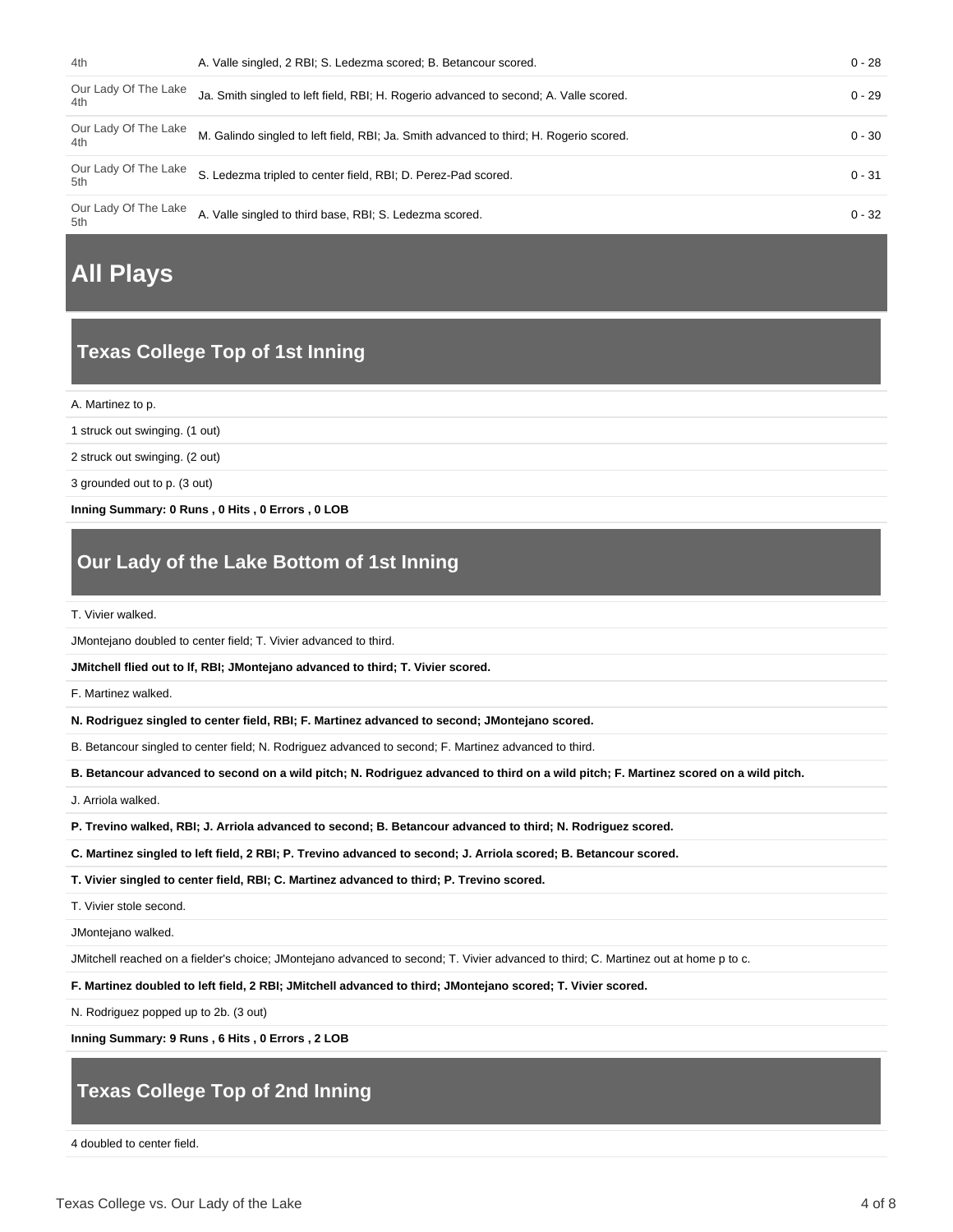6 struck out swinging. (2 out)

7 struck out swinging. (3 out)

**Inning Summary: 0 Runs , 1 Hits , 0 Errors , 1 LOB**

## **Our Lady of the Lake Bottom of 2nd Inning**

B. Betancour singled to left field.

#### **J. Arriola singled, RBI; B. Betancour scored.**

J. Arriola advanced to third.

#### **P. Trevino grounded out to 3b, RBI; J. Arriola scored.**

C. Martinez popped up to p. (2 out)

T. Vivier singled to left field.

JMontejano doubled to left field; T. Vivier advanced to third.

**JMitchell reached first on an error by 2b, 2 RBI; JMontejano scored; T. Vivier scored.**

**F. Martinez tripled to left field, RBI; JMitchell scored.**

N. Rodriguez popped up to 1b. (3 out)

**Inning Summary: 5 Runs , 5 Hits , 1 Errors , 1 LOB**

#### **Texas College Top of 3rd Inning**

Ja. Smith to ss for T. Vivier.

Ju. Smith to 1b for JMitchell.

Punky to rf for J. Arriola.

8 struck out looking. (1 out)

9 struck out looking. (2 out)

J. Arriola to cf for N. Rodriguez.

1 struck out swinging. (3 out)

**Inning Summary: 0 Runs , 0 Hits , 0 Errors , 0 LOB**

### **Our Lady of the Lake Bottom of 3rd Inning**

B. Betancour tripled to left field.

Punky popped up to 1b. (1 out)

**P. Trevino tripled to center field, RBI; B. Betancour scored.**

**C. Martinez tripled to center field, RBI; P. Trevino scored.**

#### **Ja. Smith singled to right field, RBI; C. Martinez scored.**

JMontejano reached first on an error by lf; Ja. Smith advanced to third.

JMontejano advanced to second.

**Ju. Smith grounded out to 2b, RBI; Ja. Smith scored.**

D. Perez-Pad pinch hit for F. Martinez.

D. Perez-Pad popped up to rf. (3 out)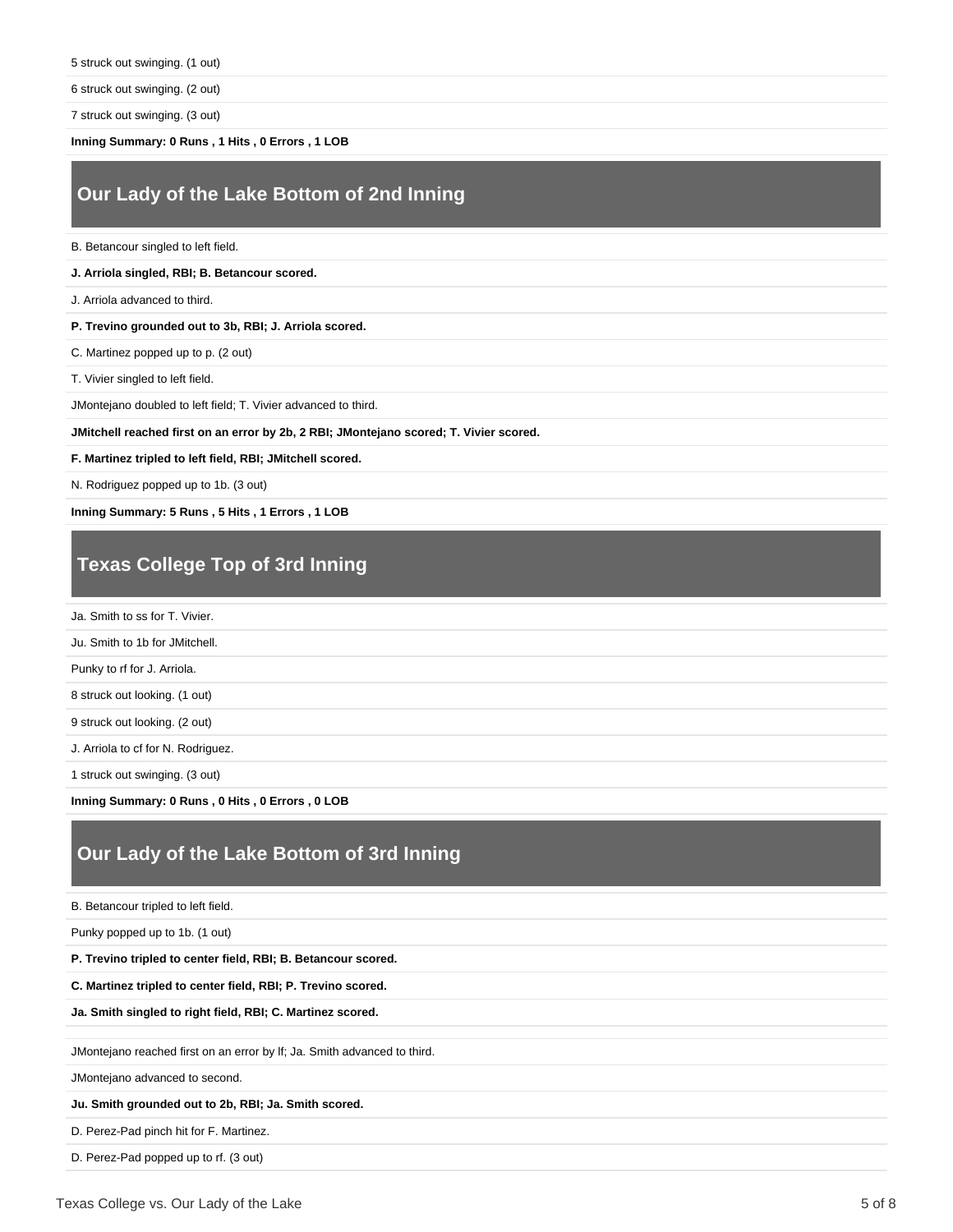## **Texas College Top of 4th Inning**

M. Galindo to 2b for JMontejano.

2 struck out looking. (1 out)

3 walked.

4 struck out swinging. (2 out)

5 struck out swinging. (3 out)

**Inning Summary: 0 Runs , 0 Hits , 0 Errors , 1 LOB**

## **Our Lady of the Lake Bottom of 4th Inning**

J. Arriola walked.

| J. Arriola waiked.                                                                                                |
|-------------------------------------------------------------------------------------------------------------------|
| B. Betancour doubled to right field, RBI; J. Arriola scored.                                                      |
| Punky doubled to left field, RBI; B. Betancour scored.                                                            |
| P. Trevino singled to right field; Punky advanced to third.                                                       |
| H. Rogerio pinch hit for C. Martinez.                                                                             |
| H. Rogerio grounded out to 3b, RBI; Punky scored.                                                                 |
| Ja. Smith reached first on an error by 3b; P. Trevino advanced to third.                                          |
| M. Galindo struck out looking. (2 out)                                                                            |
| A. Ybarra pinch hit for Ju. Smith.                                                                                |
| A. Ybarra singled to right field, RBI; Ja. Smith advanced to third; P. Trevino scored.                            |
| D. Perez-Pad singled, RBI; A. Ybarra advanced to second; Ja. Smith scored.                                        |
| J. Arriola singled to shortstop; D. Perez-Pad advanced to second; A. Ybarra advanced to third.                    |
| B. Betancour singled to center field, 2 RBI; J. Arriola advanced to third; D. Perez-Pad scored; A. Ybarra scored. |
| S. Ledezma pinch hit for Punky.                                                                                   |
| S. Ledezma singled, RBI; B. Betancour advanced to third; J. Arriola scored.                                       |
| S. Ledezma advanced to second.                                                                                    |
| A. Valle pinch hit for P. Trevino.                                                                                |
| A. Valle singled, 2 RBI; S. Ledezma scored; B. Betancour scored.                                                  |
| H. Rogerio singled to left field; A. Valle advanced to third.                                                     |
| Ja. Smith singled to left field, RBI; H. Rogerio advanced to second; A. Valle scored.                             |
| M. Galindo singled to left field, RBI; Ja. Smith advanced to third; H. Rogerio scored.                            |

A. Ybarra lined out to rf. (3 out)

**Inning Summary: 12 Runs , 12 Hits , 1 Errors , 2 LOB**

## **Texas College Top of 5th Inning**

A. Ybarra to 1b.

D. Perez-Pad to dh.

S. Ledezma to rf.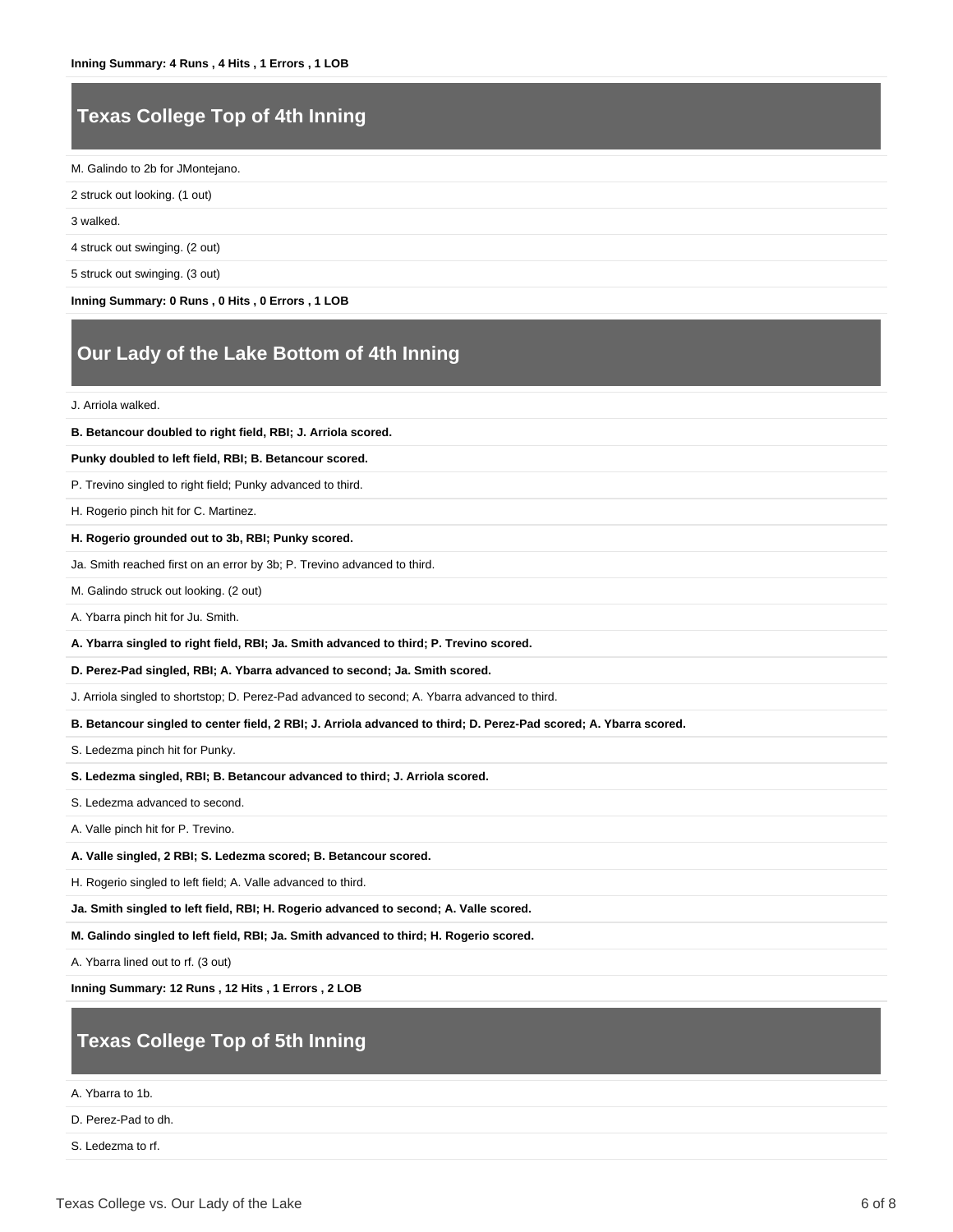A. Valle to c.

H. Rogerio to 3b.

GHernandez to p for A. Martinez.

6 struck out looking. (1 out)

7 struck out looking. (2 out)

8 struck out looking. (3 out)

**Inning Summary: 0 Runs , 0 Hits , 0 Errors , 0 LOB**

## **Our Lady of the Lake Bottom of 5th Inning**

D. Perez-Pad doubled to left field.

J. Arriola flied out to lf. (1 out)

B. Betancour struck out looking. (2 out)

**S. Ledezma tripled to center field, RBI; D. Perez-Pad scored.**

**A. Valle singled to third base, RBI; S. Ledezma scored.**

H. Rogerio flied out to rf. (3 out)

**Inning Summary: 2 Runs , 3 Hits , 0 Errors , 1 LOB**

# **Texas College Top of 6th Inning**

E. Cervantes to c for A. Valle.

Z. Farley to p for GHernandez.

9 singled to right field.

9 advanced to second on a passed ball.

1 walked.

2 struck out swinging. (1 out)

1 stole second; 9 out at third c to 3b.

3 struck out swinging. (3 out)

**Inning Summary: 0 Runs , 1 Hits , 0 Errors , 1 LOB**

# **Our Lady of the Lake Bottom of 6th Inning**

Ramirez III pinch hit for Ja. Smith.

Ramirez III struck out swinging. (1 out)

M. Galindo grounded out to p. (2 out)

RMaldonado pinch hit for A. Ybarra.

RMaldonado struck out looking. (3 out)

**Inning Summary: 0 Runs , 0 Hits , 0 Errors , 0 LOB**

# **Texas College Top of 7th Inning**

T. Vivier to ss for Ramirez III.

JMontejano to 2b for M. Galindo.